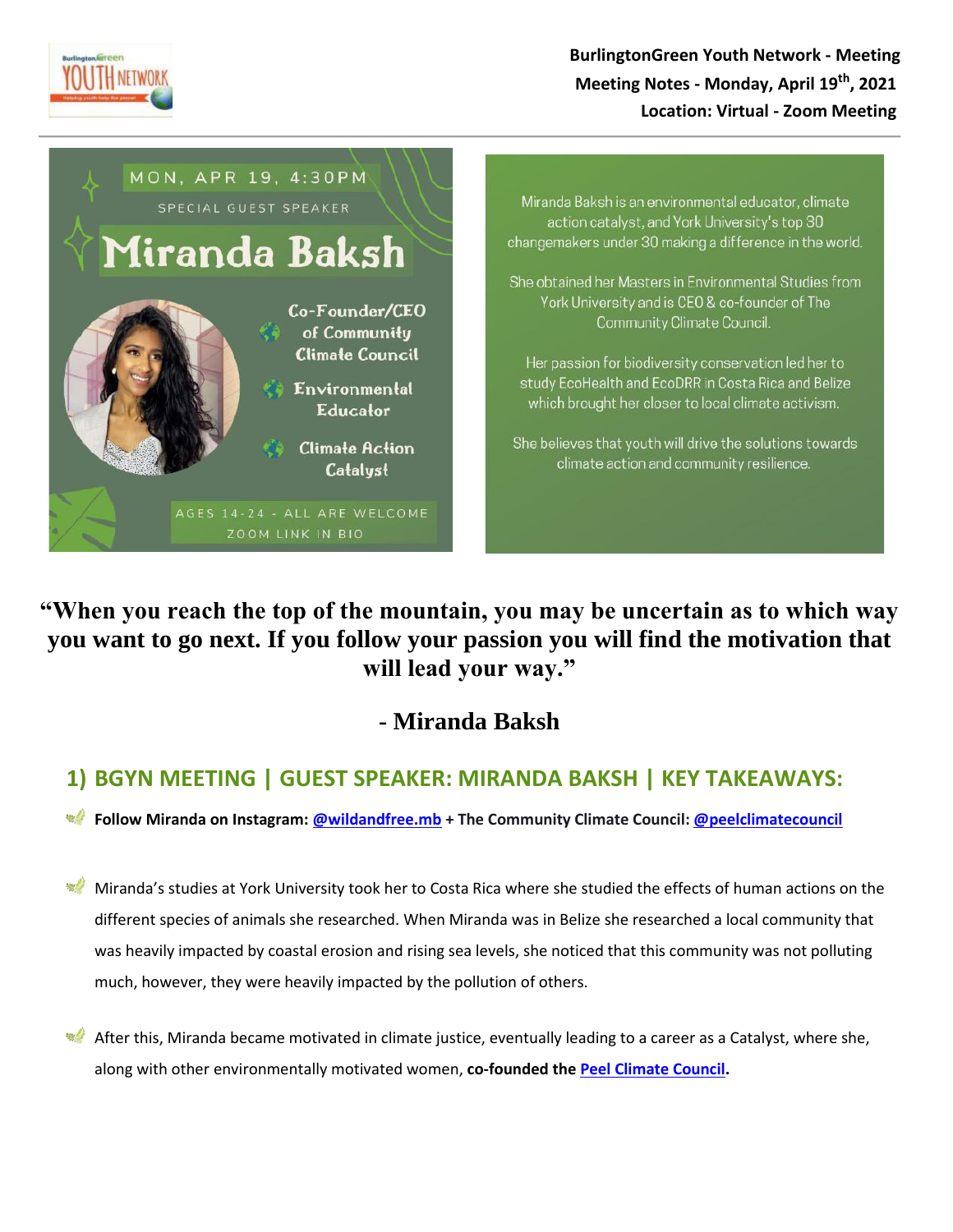- The Peel Climate Council was founded on the desire to create a platform for youth and environmentally motivated individuals alike to make positive changes in the environment. (Climate Literacy, Community Engagement, Climate Advocacy)
- They have a TON of **very helpful resources** on their website including a user-friendl[y Guide to Community Climate](https://www.communityclimatecouncil.org/resource-guide-youth)  [Action for Youth](https://www.communityclimatecouncil.org/resource-guide-youth)
- $w$ Miranda had her first big event organizing experience leading a climate march in Peel & was blown away that it was attended by about 250 people (mostly youth). She later realized that if you give someone a space, time, and date they will use their own passion and will find their own motivation to make a positive change.
- **Did you know?** You are able to attend City Council meetings at your local city hall (now digitally) and delegate for causes you believe in? You can make your voice heard to important members of the municipal government to help make profound changes. Delegations are free and they are still happening during the pandemic. You simply look up the upcoming council meetings, check out the agendas for anything with issues you are passionate about and pick a date that you think would work best - sign up, prepare a brief presentation and have some questions prepared to ask your counselors. (info for Burlington [here](https://www.burlington.ca/en/your-city/Council-and-Committee-Meetings.asp). For those in other municipalities, it should be on your city's official website)
- **Miranda's tips for successful delegating:** Firstly, be prepared to answer 'call to action' questions from the city councillors. This could include the positive changes you hope to be made in your community. Next, don't get nervous. Remember that the city counselors are just human. They aren't always experts, however, counselors really notice when youth attend delegations and make their voices heard. If no youth are involved in the discussions, counselors simply exclude them from the picture thinking that they don't care, when in fact, many do. Some counsellors already want to get involved in helping the planet, they are just waiting for someone to do it with them.
- **Tip:** Stay tuned in to local environmental organizations like [MiltonGreen,](https://miltongreen.org/) [OakvilleGreen,](https://oakvillegreen.org/) [Environment Hamilton](https://www.environmenthamilton.org/) (& others) as they will often alert their following to important issues that require attention
- **Anyone can watch delegations**. Even if you do not want to speak, you can still **attend for free**. Miranda says they can get **quite interesting** at times & encourages everyone to attend one.
- Miranda often resisted the title of activist before she realizes that anyone that cares about and advocates for a cause in which they believe in is considered an activist.